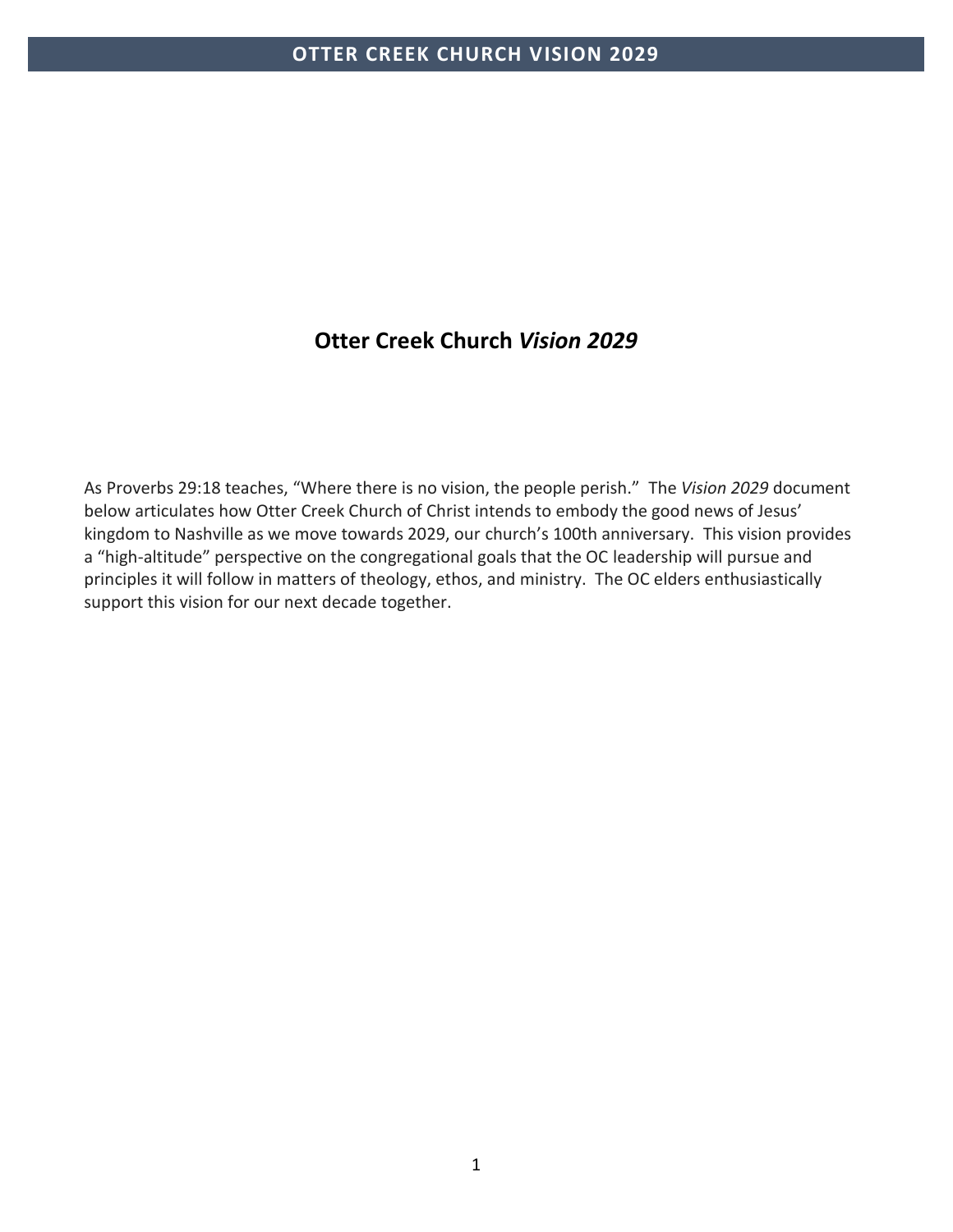### **THE 2029 MISSION STATEMENT**

**"Otter Creek Church is a family growing to be like Jesus."** 

### **OTTER CREEK CHURCH CORE BELIEFS**

The elders affirm our "core beliefs" as a guide for future kingdom work. These have been and will continue to be our core theological convictions:

There is only one God. God is not limited in any way by creation or our ideas about God. God rules over all creation in love, justice, and wisdom. (Genesis 1:1-31)

Everything that exists was designed and created by God to be cared for and enjoyed. God has a plan for what He has created and will accomplish God's purposes in the end. (Psalm 8:1-9)

Humans are created in the image of God so that we can have a personal and communal relationship with God. This image gives dignity and enables us to love. It also sets us above and makes us responsible for the non-human creation. (Genesis 1: 26-31)

The history of sin, death, evil, suffering and pain began by rebellion against God and can only be undone by the justice of God. (Romans 1:16-32) Jesus' life, death, and resurrection are the primary means by which God deals with sin, evil, death, suffering, and pain.

God has communicated clearly through creation, through Jesus Christ, and through the Bible. The Bible is our authoritative standard for all matters of faith and life as it clearly points us to the mystery and power of Jesus. (Colossians 1:15-20; Hebrews 1; 1-4; 2 Timothy 3:16-17)

Though God is one, God is presented in three persons (Father, Son and Spirit)—the Trinity. As "Father," God reigns on high, pursues righteous purposes, and will ultimately act as gracious judge of all creation. (Luke 3:21-22; Revelation 20-22)

Jesus Christ, the Son, is completely God and became a complete human being. His life revealed God to us. His death exemplifies the love of God despite the original rebellion and the evil that followed. His resurrection overcame the power of death and gave us life with God after death. Jesus is now with the Father and personally intercedes on our behalf. (John 1:1-18; Hebrews 2:14-15; 1 Corinthians 15:20-28)

The Holy Spirit is completely God and does the work of the Father and Son. The Spirit teaches, gives gifts, and transforms us into God's image. The Spirit empowers us to accomplish the will of God on earth as it is in heaven. (John 14-16; Romans 8:18-39)

Salvation is by God's grace, through Christ's cross and resurrection, and a result of the Spirit's active work. It is received through faith. It is sealed in confession and baptism. It is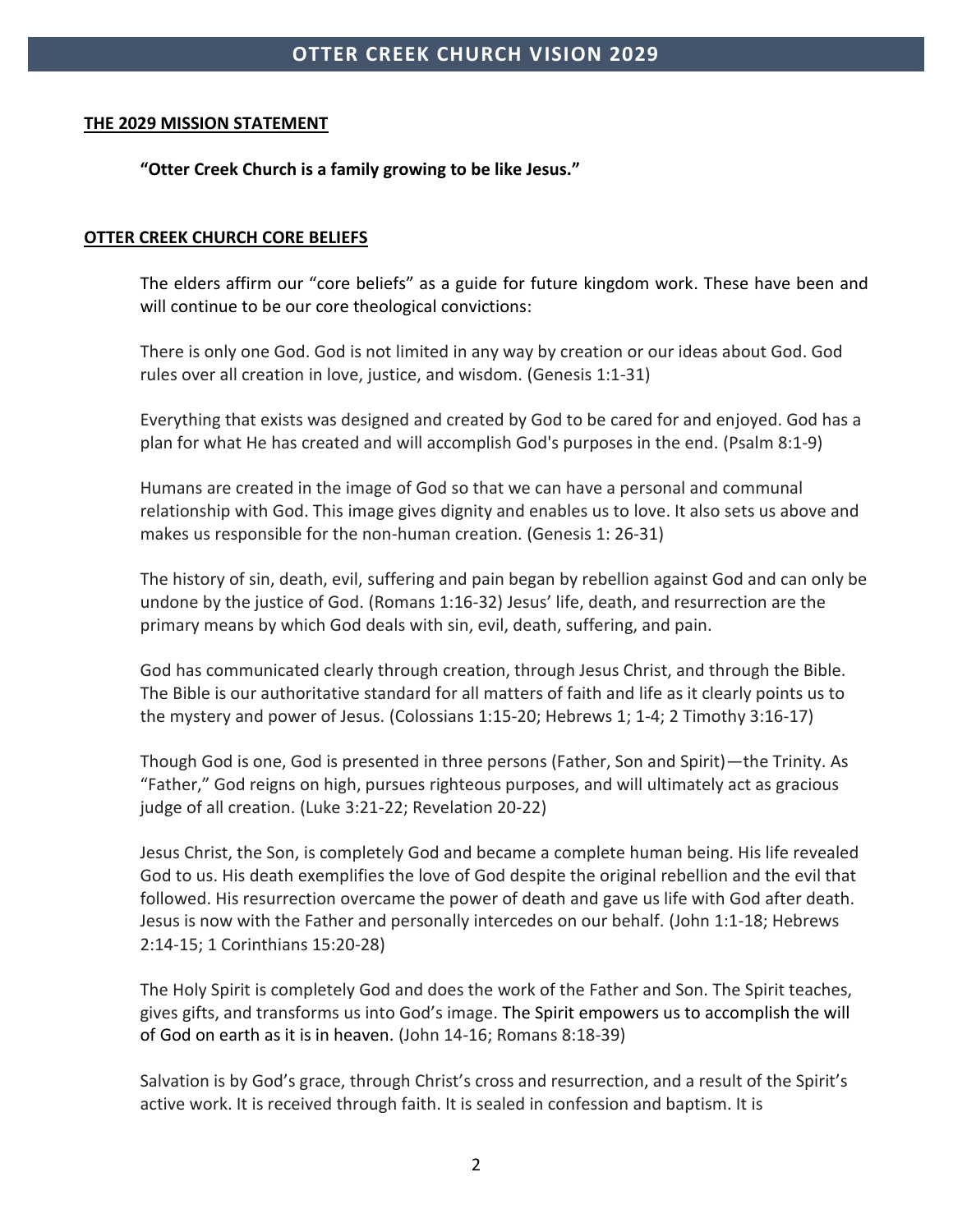demonstrated in a life apprenticed to the lordship of Jesus. (Philippians 2:1-11; Mark 10:35-45)

There is one Church. She is the community of people who have trusted in Jesus to make them right with God and to send the Holy Spirit to make them more like God. The church is a "commissioned people," serving God to accomplish God's purposes in this world.(1 Corinthians 6:19-20; Ephesians 4:2-6). Therefore we believe in the Great commission (Matthew 28:16-20).

God has given the church special ways in which we can draw close to God personally and enjoy God's blessings. These include baptism, prayer, worship, preaching, sharing the Gospel, Communion, Bible study, serving the poor and vulnerable, spiritual gifts, fasting, and relationships. (Ephesians 4:11-16).

Jesus will return to finally overthrow evil and death forever and to set up a new heaven and a new earth where we can be with Jesus forever. God will rule over everything. (Matthew 19:28- 30; Romans 8:22-24; Revelation 21-22)

### **OTTER CREEK CHURCH AND THE BIBLE:**

We affirm the Bible to be inspired, authoritative, and trustworthy. (Hebrews 4:12-13; 2 Timothy 3:14-17)

The Bible is the God-breathed historical, revelatory, and true story of God at work in the world. Guided by the Holy Spirit, the Bible was written by people spanning many different regions, and three different languages. It is a document full of narrative, poetry, proverb, letter, apocalyptic prophecy, and song.

In short, we revere sacred scripture *because Jesus did* and we want to revere scripture the *way* Jesus did.

We believe the Bible is **inspired**. We believe that the Bible was never meant to be worshiped for its own sake but rather, it is revered for its ability to *bring people closer* to the mystery of the Father, Son, and Spirit.

We believe the Bible is **authoritative**. It has provided an ethical framework for God's people across the millennia. It enables them to see all of God's creation as the canvas on which God desires to paint God's extravagant grace.

Finally, we believe the Bible is **trustworthy**. Its powerful content continues to spark our desire to see, know, and live the heart of God in *all seasons* of life.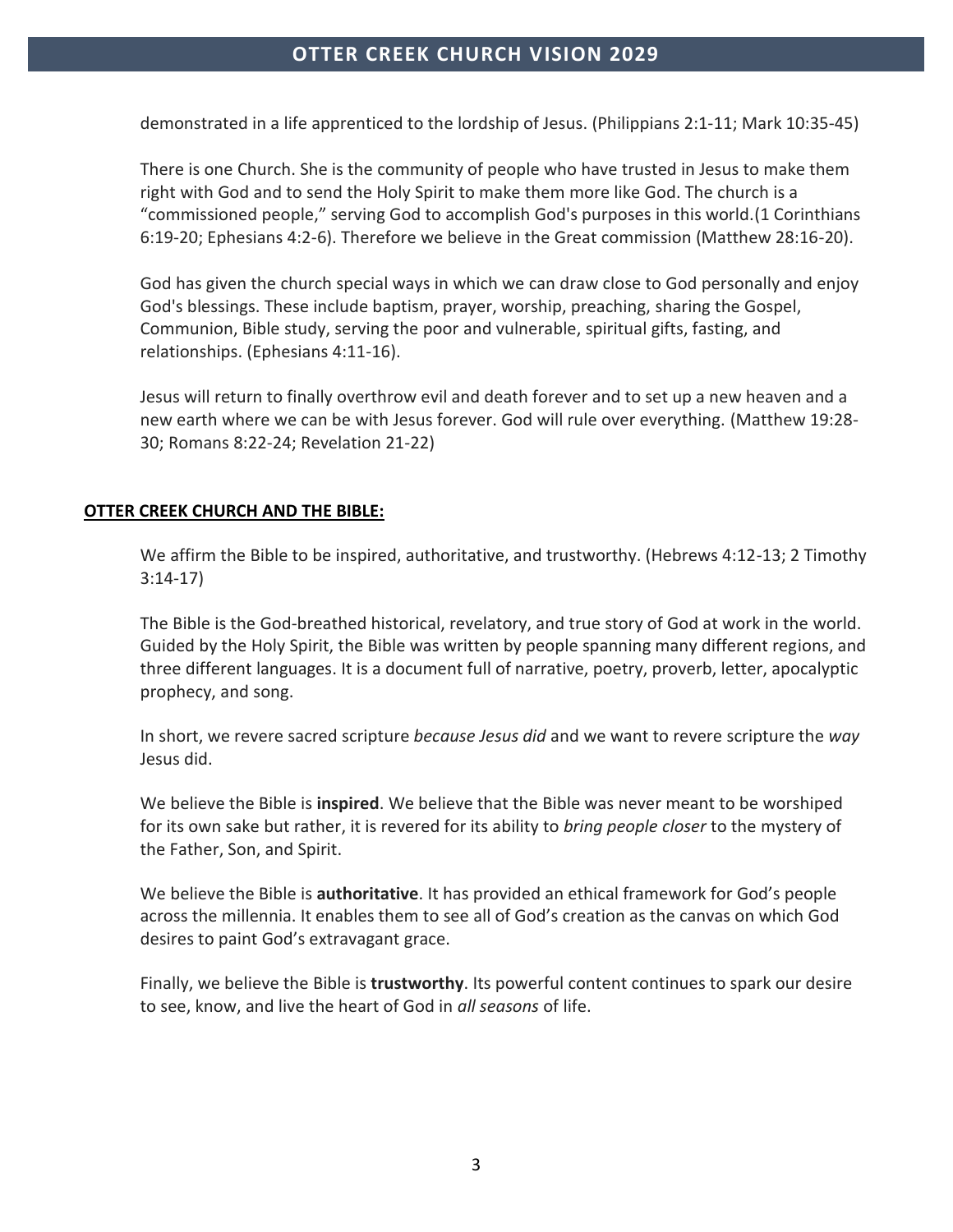### **OTTER CREEK CHURCH CORE VALUES**

In light of our "core beliefs" . . . we are convicted that this vision for 2029 requires us to grow, even in areas we hold dear and have historically been strong, including:

**Hospitality.** We are determined to love all people, not just those we already know but those we have not yet met; not just those with whom we are comfortable, but also those with whom we are not yet comfortable.

**Creativity.** We strive to live and work creatively: in worship, in preaching, in teaching, in caring for each other, serving the vulnerable and poor in our city. We pledge to focus our skills on being creative about new ways to reach people who don't know Jesus.

**Authenticity.** We are dedicated to truthfully acknowledging our own sins and sincerely confessing them to one another. We are committed to being honest with ourselves so that we can be honest with others. We are devoted to genuine compassion, not self-righteous criticism.

**Thoughtful service.** We value serious thinking in how we worship publicly and privately; in how we study, interpret, and teach scripture; and in how we shape our lives into images of Christ's by serving others.

**Entrepreneurship.** We have a rich history in starting new ministries. We will leverage our past successes to launch bold new initiatives that will help people and create opportunities for us to introduce them to Jesus. We will be known as risk takers.

**Unity In the Midst of Diversity.** We value diverse opinions about the Bible and encourage civility when we disagree about the meaning of scripture. We will build on our theological diversity and pursue ways for our church family and our leadership to grow in ethnic, economic, racial, and gender diversity for the sake of being able to relate to all who seek Jesus. Our vision says we are a church family that seeks relationship with everyone in our community.

**Intentional Evangelism**. We will be intentional about connecting with non-believers concerning our passion for Jesus. We will be creative in this endeavor as we teach, live, and demonstrate the power of Jesus in an increasingly secular American context. And we will celebrate when non-believers become Jesus people. Our past evangelism efforts have lacked intentionality. We desire to change this.

**The Otter Creek Church seeks God's will through the Holy Spirit to accomplish the work of Jesus. With the Spirit's help, we have a vision for who we are and who we want to become.**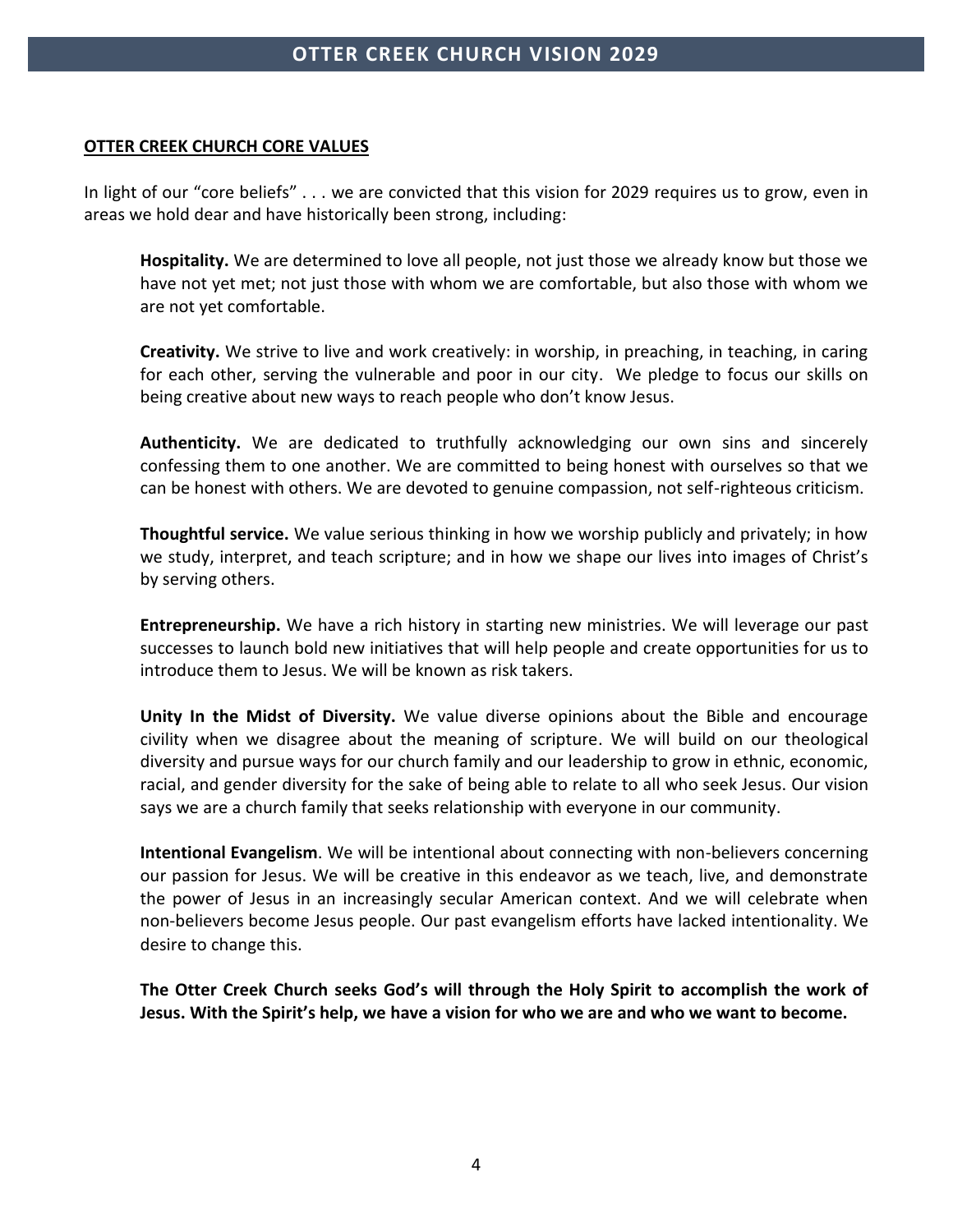#### **WHO WE ARE CURRENTLY**

We have a beautiful history of loving and serving children and their families.

We are a large, theologically diverse family of believers. Our open-mindedness and tolerance allows us to differ on many things while sharing core beliefs about Jesus.

We love to wrestle with the Bible. We are studious as well as intellectually curious.

We value our church community tremendously. This is an amazing blessing. It also creates a challenge, at times, to fully engage and minister to people outside our church community who need Jesus.

Our church values Biblical scholarship, creativity, humor, and authenticity.

#### **WHAT WE DO CURRENTLY:**

We study and discuss the Bible and cultural issues in relationship with the Bible.

We give financial support to our local church and international missions.

We volunteer time to support outreach efforts, often outside our local community.

We initiate and launch a variety of ministries.

We love to worship and pray together on Sunday mornings.

We are a church that places emphasis and provides resources for strengthening marriages.

#### **WHO WE WANT TO BE IN THE FUTURE:**

We will be known as people who not only know the Bible but who also live holy lives based on what Scripture teaches.

We will be a church family that loves people both locally and globally.

We will be a church that places emphasis and provides resources for strengthening marriages.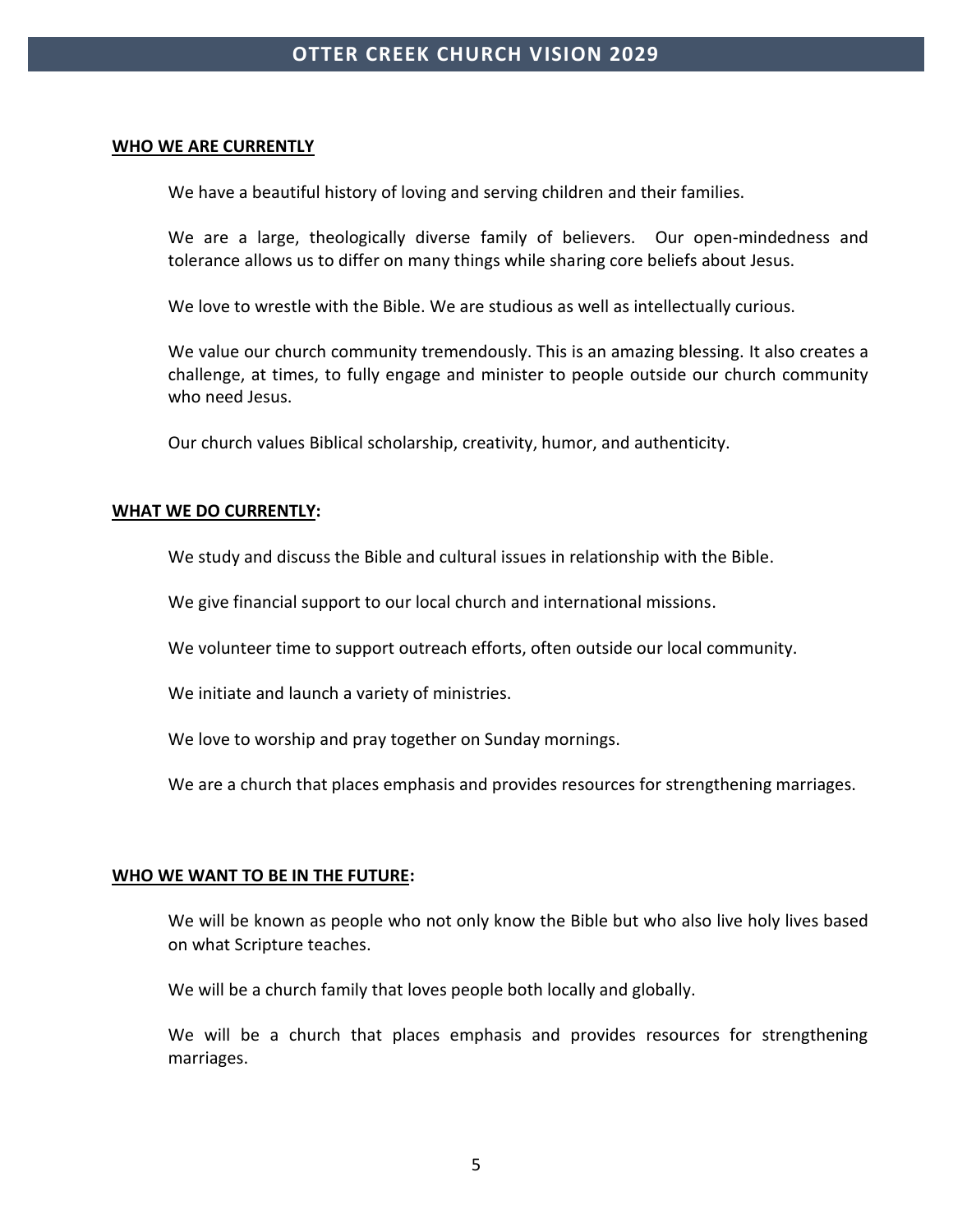We will continue to be a church that values children, families, and marriage. Additionally, we will be more intentional about how we love and care for people of all ages, especially singles (non-married) and senior citizens.

We will be a welcoming church that loves everyone regardless of who they are or who they have been. We will be known as a safe place for broken people.

We will continue to embrace Sunday morning worship as an opportunity to praise God while being intentional about including our friends and neighbors who don't know Jesus as Lord.

We will be deliberate about applying our academic knowledge in practical ways that matter to the lost and vulnerable people of our community.

We, like Jesus, will counter-culturally love our neighbors rather than love being right (Mark 3:1-6).

We will become more hospitable to all people, not for the sake of political correctness, but in the spirit of being *all things to all people* to further the kingdom of God.

We will be unafraid to brave risks in new ventures.

We will model innovation and scalability as we consider new ministry efforts.

We will hold each other accountable for our actions.

We will hold on to our best characteristics, while growing in these new areas.

#### **WHAT WE WANT TO DO IN THE FUTURE:**

We want to leverage our unique creativity and our love for Jesus to solve problems that our world cannot solve.

We want to embrace a "10 talent mindset" which continually asks: "What can Otter Creek do at scale that individuals cannot do alone?"

We want to move beyond providing symptomatic relief for those who struggle and instead provide life-changing solutions for the causes behind their struggles.

We want to rise above partisan politics for the glory of the kingdom of God.

We want to consistently bear witness to the power of the gospel at work in a vibrant community of faith. We want to find practical ways to apply our knowledge of the Bible.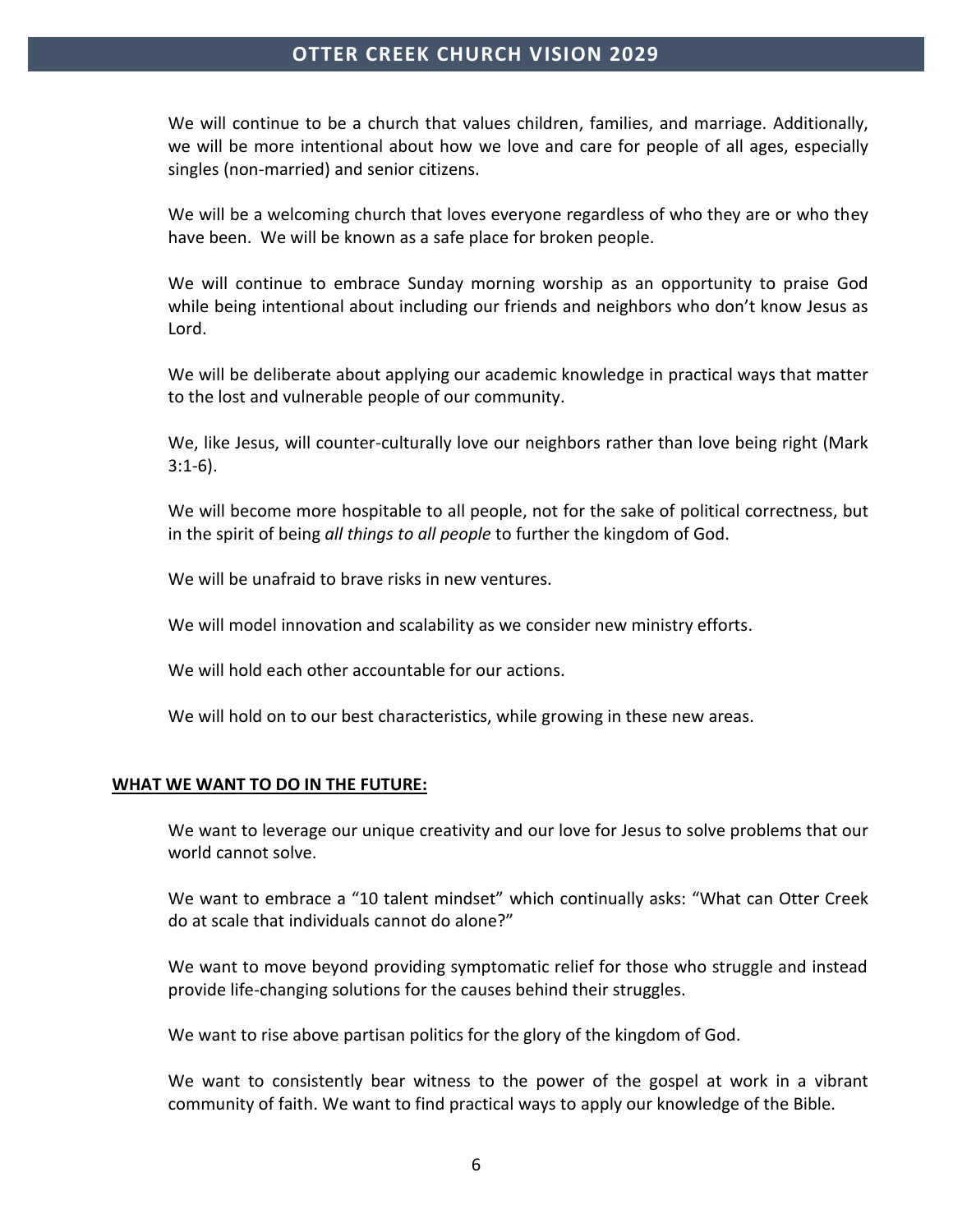As a means to become a more inclusive and diverse community of believers, we want to consider gender and race along with giftedness in hiring decisions for ministers and staff.

We want to seek ways to engage the whole church in "hands on" ministry opportunities in order to break down walls between "us and them" and provide opportunities for members to share their vocational gifts. In doing so, we will create more kingdom disciples instead of religious consumers.

We want to become a "staging area" to serve our Brentwood community.

We want to ensure that OC camp remains a vital part of the spiritual formation experience of our students.

We want to set high expectations for committed involvement and hold each other accountable when we succeed or fall short.

We want to be clear about what it means to be a disciple of Jesus. We want to equip members with practical examples about how to become and make disciples that go beyond simply inviting people to worship services.

We want to provide clear expectations of what it means to be a part of the Otter Creek church.

Seeking the Spirit's leading, we want to openly study and discuss the gifting of men and women with unity and wisdom ensuring all members are fully utilizing their gifts and skills as revealed by the Holy Spirit.

We want to discern what it means to be a safe and nurturing church for all people regardless of their sexual orientation.

As we grow, we desire to embrace those people who join the OC community and provide opportunities for them to worship, serve, and grow into the likeness of Christ. Our vision is to become a more dynamic and growing body, including the possibility of church planting, multi-site engagement, and creation of digital communities. We expect to grow in multiple facets.

The elders commit to authentic leadership. We will be prayerful, visible, committed, confessional, and accountable. We will value and relate to the entire body of believers. We will not be managers; we will be leaders.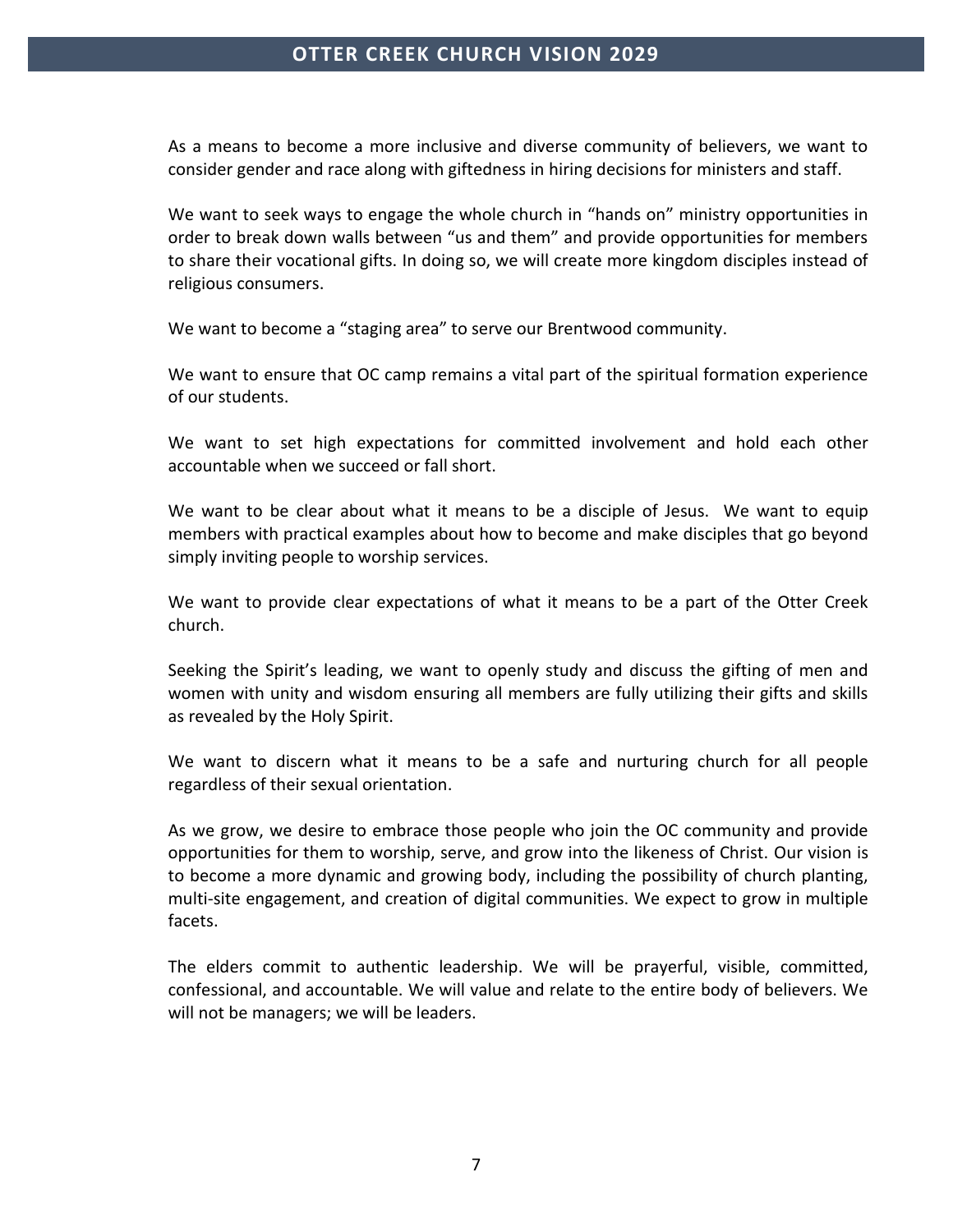#### **OTTER CREEK CHURCH PRIORITIES AND DIRECTION**

**Continued Support**: We will continue to support all current effective ministry efforts.

**Outward focus**: We should reach outside our walls and serve people who do not know Jesus or are not part of a local Christian faith community.

**Community Partners**: As we serve lost and vulnerable people, both locally and globally, we will look for existing effective partners who might help us in this work.

**Kingdom Incubator**: Otter Creek's collective talents obligate us to serve the kingdom in special ways. Specifically, we believe we are uniquely positioned to help encourage, fund, and scale ministries. In short, OC should be an incubator of kingdom ideas, witnessing these ideas grow in the U.S. and around the world.

**Development Efforts**: Our desire is that we don't simply pursue relief efforts but that we also pursue development ministries (e.g. Made in the Streets in Nairobi). We want to address the root causes not merely the symptoms. The following areas should be given strong consideration for what we do with our financial resources now that our debt has been eliminated. (Matthew 25:31- 46; Luke 10:25-37).

- Shelter and affordable housing shortage
- Immigrants and refugees in the Greater Nashville area
- At-risk families who are vulnerable because of a lack of money, education, housing, and affordable health care.
- The aging population of Williamson Co. and their caregivers
- Victims of addiction
- Victims of sex-trafficking